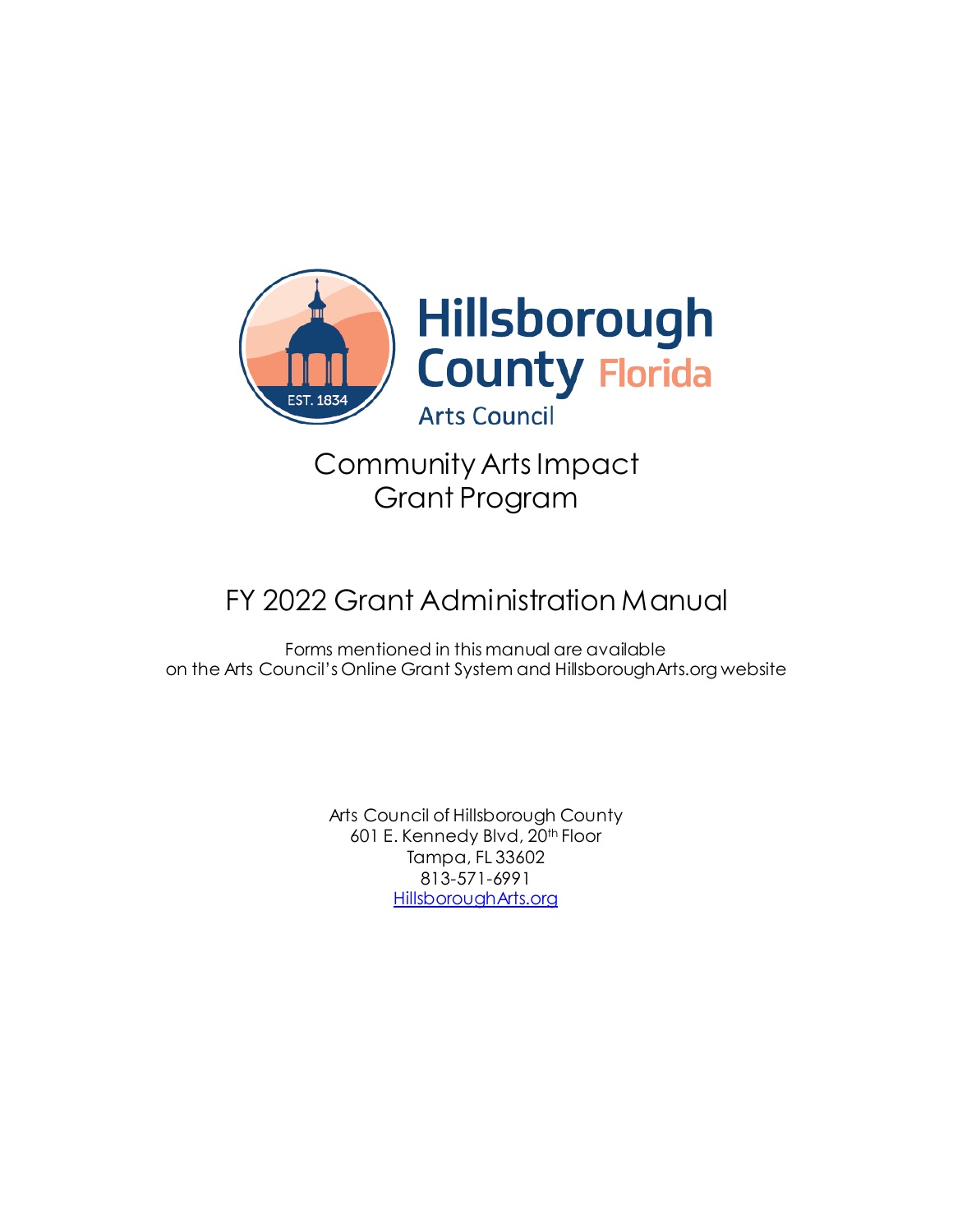# Arts Council of Hillsborough County Community Arts Impact Grant Administration

This manual has been prepared for Community Arts Impact Grant recipients as a guide to assist grantees in effectively managing their grants according to Arts Council and Hillsborough County policies and regulations. The manual provides some background of the terms and conditions, policies, and procedures established in your Grant Agreement. The manual is subject to periodic review, revision and update to reflect current procedures and requirements. Changes will be forwarded to each grantee as they occur. In the event of any inconsistency between the Grant Administration Manual and the terms of the Grant Agreement, the Grant Agreement shall prevail.

The Grant Agreement is the legal instrument by which the Arts Council has agreed to reimburse an organization for costs. To avoid any ineligible expenditures, nonreimbursable expenditures, audit findings and other difficulties, grantees are urged to become familiar with the language, terms, conditions, and procedures of the Grant Agreement, the Program Guidelines, and this document.

If your organization desires further clarification on certain portions of this document or the Grant Agreement, please contact the Arts Council for a meeting to review these requirements and procedures.

## **CONTRACT ADMINISTRATION**

The grant period (November 1through August 31) begins only after all parties have signed the Grant Agreement.

Kym Holcomb has been designated as your staff contact to assist you with your Grant Agreement; audit requirements; grant reporting and other related operational matters such as requests for payment and reimbursement; budget changes; Grant Agreement modifications and amendments; and other approvals stipulated in your Grant Agreement.

Periodic reviews of your organization may be conducted during the grant year. These reviews may entail review for Grant Agreement compliance, proposal status, and fiscal responsibility.

Reimbursement may be withheld for failure to comply with the terms, conditions, and requirements of the Grants Agreement.

If you have any questions regarding your Grant Agreement or responsibilities, contact Kym Holcomb at holcombk@hillsboroughcounty.org.

## **GRANT FUNDS**

The Arts Council can disburse grant funds only after all parties have signed the Grant Agreement and have complied with the contract requirements.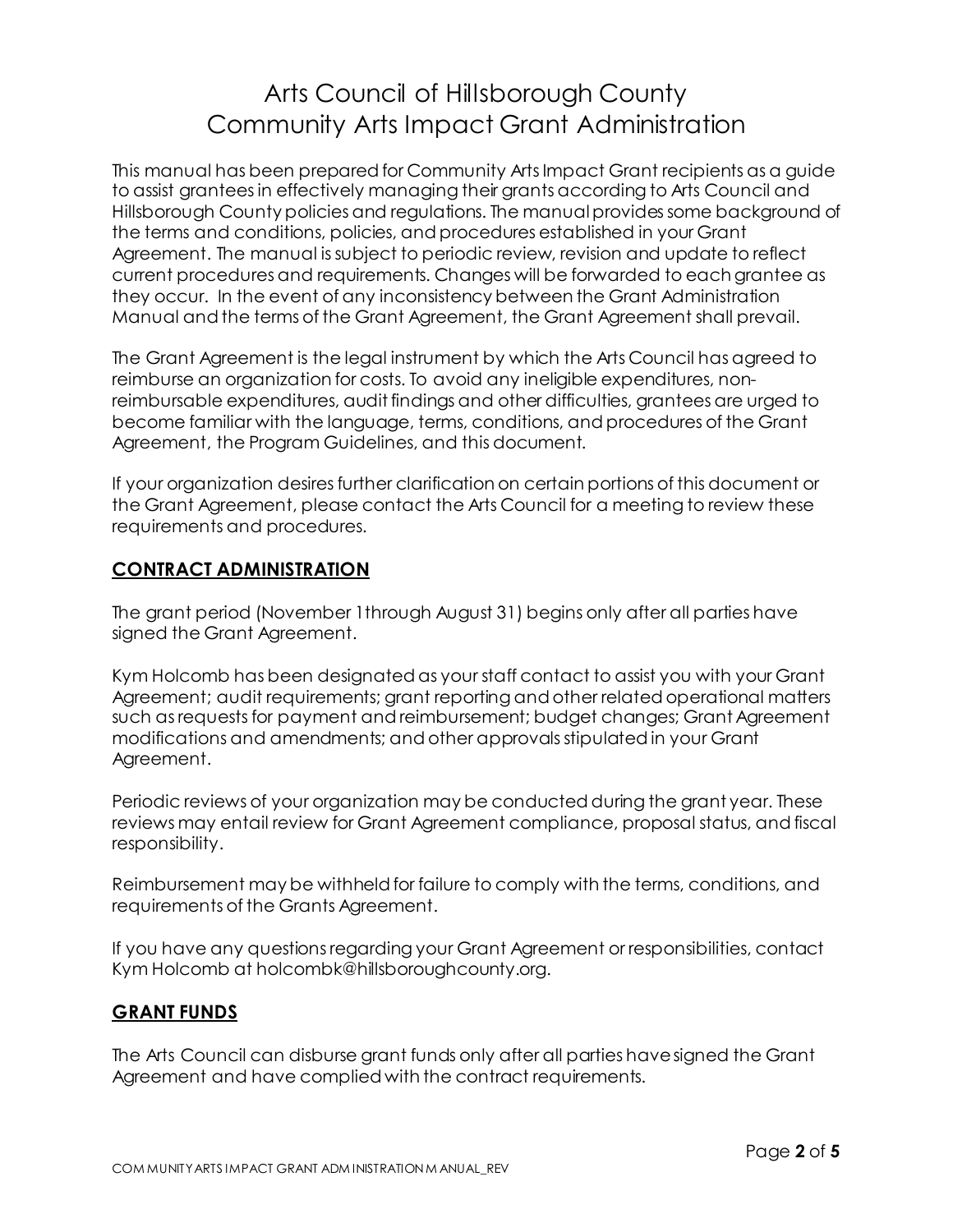# **REQUESTS FOR REIMBURSEMENT**

The Arts Council will disburse grant funds on a **reimbursement basis** in response to invoices submitted for expendituresincurred and paid during the grant year according to the Scope of Services and Grant Proposal Budget you have provided.

CAIG Grantees may submit up to 5 reimbursement requests during the grant funding year. It is recommended to submit reimbursements as expenditures are made to avoid having an excessive amount of documentation near the end of the grant period.

All grant payments must be requested by completing reimbursements in the online grant system and required documentation of the related paid expenses must be included at the time the reimbursement is made. Required documentation must be uploaded as PDF files.

The request is then checked for adequate and sufficient documentation of the amounts due and cross-checked with the approved narrative and . Requests for reimbursement of expenses not approved in the Grant Proposal Budget will not be processed unless a change request is submitted and approved. The invoice for Reimbursement Payment must be signed by the authorized official or designated grant contact.

In addition to these requirements, the Arts Council staff will review grantee compliance with Grant Agreement obligations throughout the grant year such as:

- Organization's events are listed on the Arts Council's online arts and culture calendar.
- Proper credit is being given for funding as specified in the Grant Agreement.

#### **All requests for reimbursement must be received by the Arts Council through the online grant portal no later than August15.**

The final report is due no later than August 31.

#### **REQUIRED DOCUMENTATION OF PAID EXPENDITURES**

Required documentation of paid expenditures consist of copies of invoices with corresponding copies of checks (front and back) or copies of cancelled checks enclosed with bank statements. Note: It is only necessary to send a copy of the statement that contains the pertinent information relative to the grant expense.

For personnel expenditures, provide corresponding copies of checks (front and back) or copies of checks enclosed with the bank statements and a copy of the employment contract, letter of employment agreement for the individual or W-2. If the payroll is via direct deposit, please provide the payroll ledgers and copies of the bank statement showing the withdrawal amount for the corresponding payroll.

Reimbursements of marketing expenses also require copies of final, printed brochures, flyers, advertisement tear sheets, etc. showing the required credits, logos, etc. as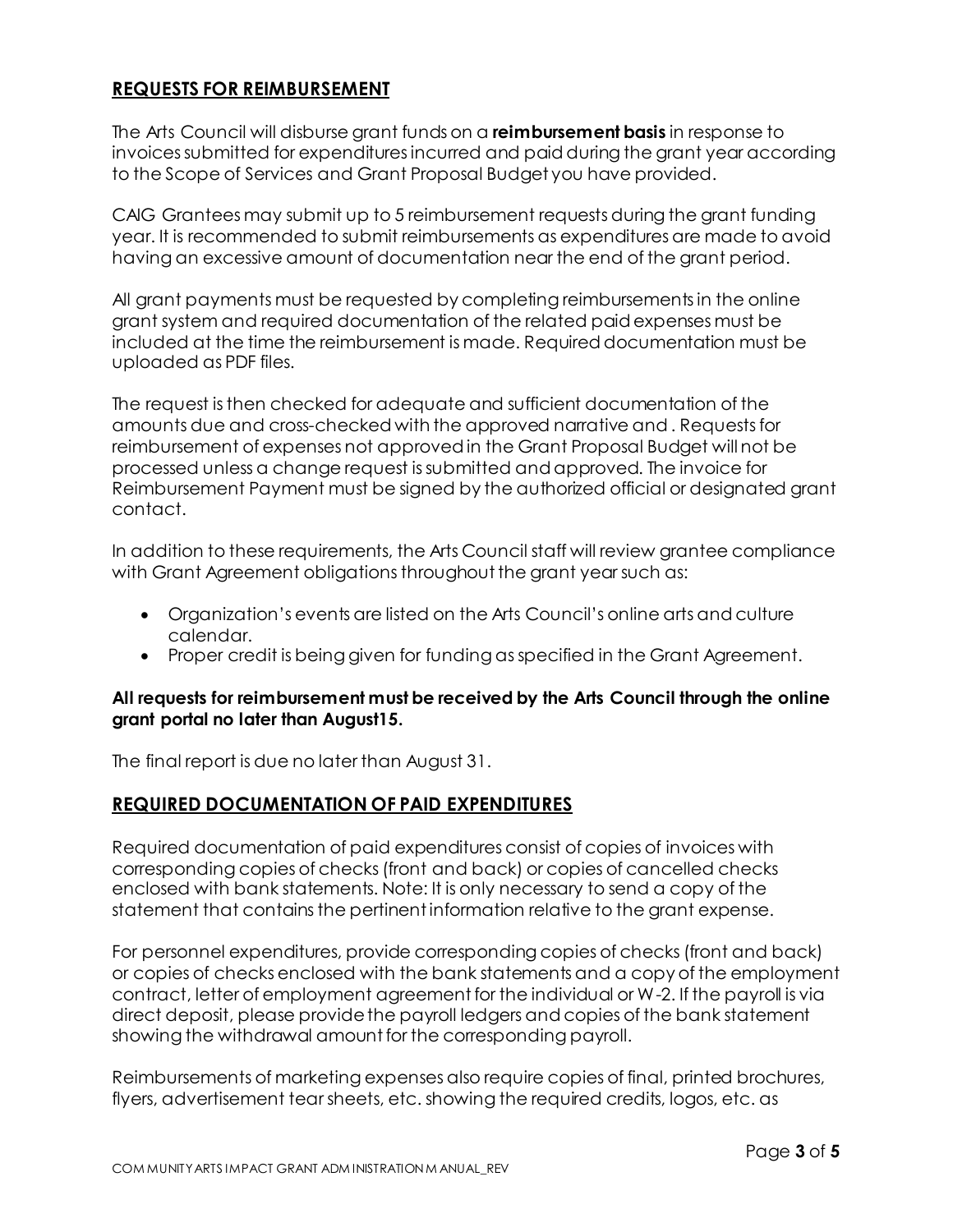specified in the Grant Agreement. For radio and/or television, an affidavit of date and time advertisement was broadcast is required from the station.

# **RECORDKEEPING**

Grantees are required to maintain complete and accurate financialand service records (original invoices, cancelled checks, contracts, programs, evidence of matching funds, etc.) for a period **of three (3) years.** If possible, all records, or copies, documenting the grant should be kept in a separate grant file for the purposes of auditing. All revenue related to the agreement should be recorded.

#### **CHANGES TO THE GRANT AGREEMENT**

No changes to the Grant Agreement may be made without a written request approved by the Arts Council.

To request a change to the Grant Agreement, submit a completed **Grant Change Request** and include the reason for the change. Examples of when a Change Request form should be submitted could include but is not limited to:

- An organizational change in leadership, grant contact, address, email, or phone
- Budget changes of more than 10% within a category
- Change of a budget category in Grant Proposal Budget and the rationale for the change.

The grantee will be notified of the approval/denial of the request by Arts Council staff. If an amendment to the grant agreement is necessary, the grantee will be informed of this also. **It is the responsibility of the grantee to make grant change requests in a timely matter. Inaccurate information may delay reimbursement or affect eligibility for future grants.**

#### **ACKNOWLEDGING SUPPORT, GIVING CREDIT**

Funds for this Arts Council grant program are provided by the Hillsborough County Board of County Commissioners. The awardee must display the Hillsborough County wordmark logo on all printed and digital promotional materials. Credit for the Hillsborough County BOCC must be provided on all communications – all news releases; print, radio and television advertising; curtain/event speeches; publications; and other marketing materials. Samples of the materials showing the wordmark logo should be attached to the Final Report.

On websites, the Awardee must display the Hillsborough County logo wordmark and link to the Hillsborough County website.

It is preferred to display the logo, however, when it is not possible to display images, credit should be given through a text statement in the same font size or larger as any other sponsors. Proper text-only credit would read: "With the Support of the Hillsborough County Board of County Commissioners".